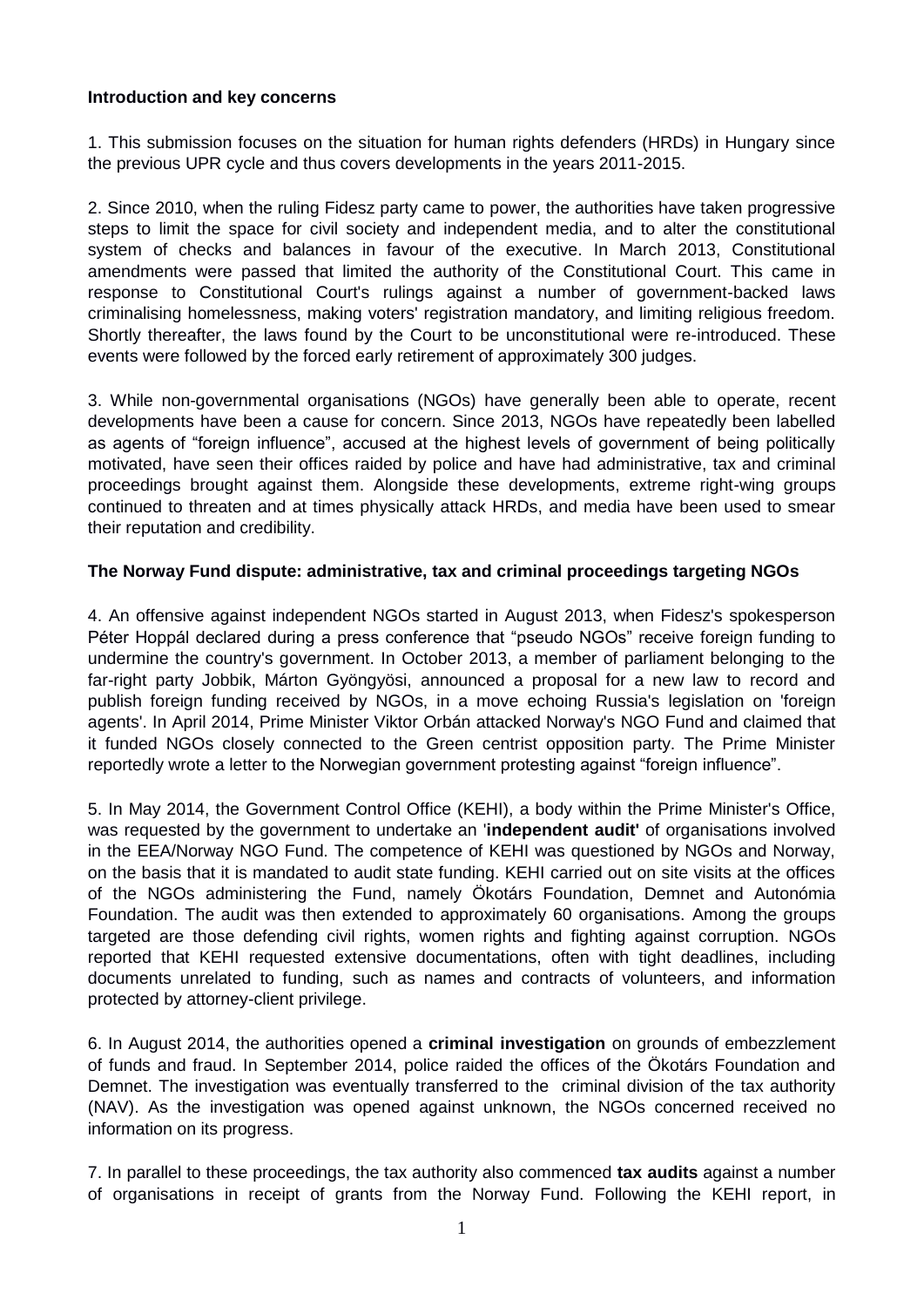September 2014, NAV suspended the tax number of the four groups managing the Fund.

8. In parallel to the proceedings brought by the state, NGOs also initiated a number of proceedings raising issues in relation to police actions and the legality of the KEHI inspection, including:

- that raids by police were unlawful;
- in relation to the alleged leaking of confidential information (see paragraph 11 below);
- that KEHI lacked legal authority to carry out such an investigation in relation to the Norway Fund;
- that the final draft report was not shared with the organisations inspected, as provided for by law, and that they had not been informed of its publication;
- in relation to the lack of remedy or of an appeal system against KEHI's decisions.

9. In particular, some of the NGOs whose tax number was suspended requested that the case is referred to the Constitutional Court on the basis that there is no legal remedy against KEHI decisions. Pending proceedings, the court have temporarily suspended the tax authority's decision to suspend their tax number.

10. In January 2015, courts ruled that the September raid by police were unlawful.

11. Proceedings for the alleged leaking of confidential information were initiated by Ökotárs following the publication in media outlets of private emails exchanged among human rights groups involved in the Norway Fund. The publication occurred after police confiscated the computers of individuals involved in the email exchange. While the source of the information remains unclear, the timing has aroused suspicion that the information may have been provided to media by police officers or others with their knowledge. The police investigation ended in August 2015 and found that no criminal activity had taken place. Ökotárs appealed the decision and proceedings remain pending.

12. The tactics used in the Norway Fund dispute are not new. Tax audits were used on previous occasions to target critical groups. A tax audit was opened in 2011 against one of the organisers of the 'One Million for the Freedom of the Press' campaign, a spontaneous initiative by citizens concerned by media freedom, who carried out public fundraising through social networking sites. The audit terminated in 2012 and no wrongdoing was found.

# **Media freedom and smear against civil society**

1

13. The media laws adopted in 2010 generated concerns that they may severely impact on independent media.<sup>1</sup> While the harsh penalties provided for in the law have not been used, serious concerns about media freedom remains. The number of **independent media** is **declining**; new tax regulations on advertising appear to have been drafted to target one of the few remaining independent TV channel; journalists have been dismissed for reporting critically about the government, which has further encouraged **self-censorship**. Furthermore, government exercise control over the supposedly independent media council.

14. In June 2014, the editor of independent online media Origo, **Gergö Sáling**, was **dismissed** after airing allegations of misuse of public funds within the Office of the Prime Minister. Hundreds of journalists participated to protests and several journalists in Origo resigned in solidarity with

<sup>1</sup> Se[e http://www.osce.org/fom/74687](http://www.osce.org/fom/74687) an[d http://www.osce.org/fom/75999.](http://www.osce.org/fom/75999)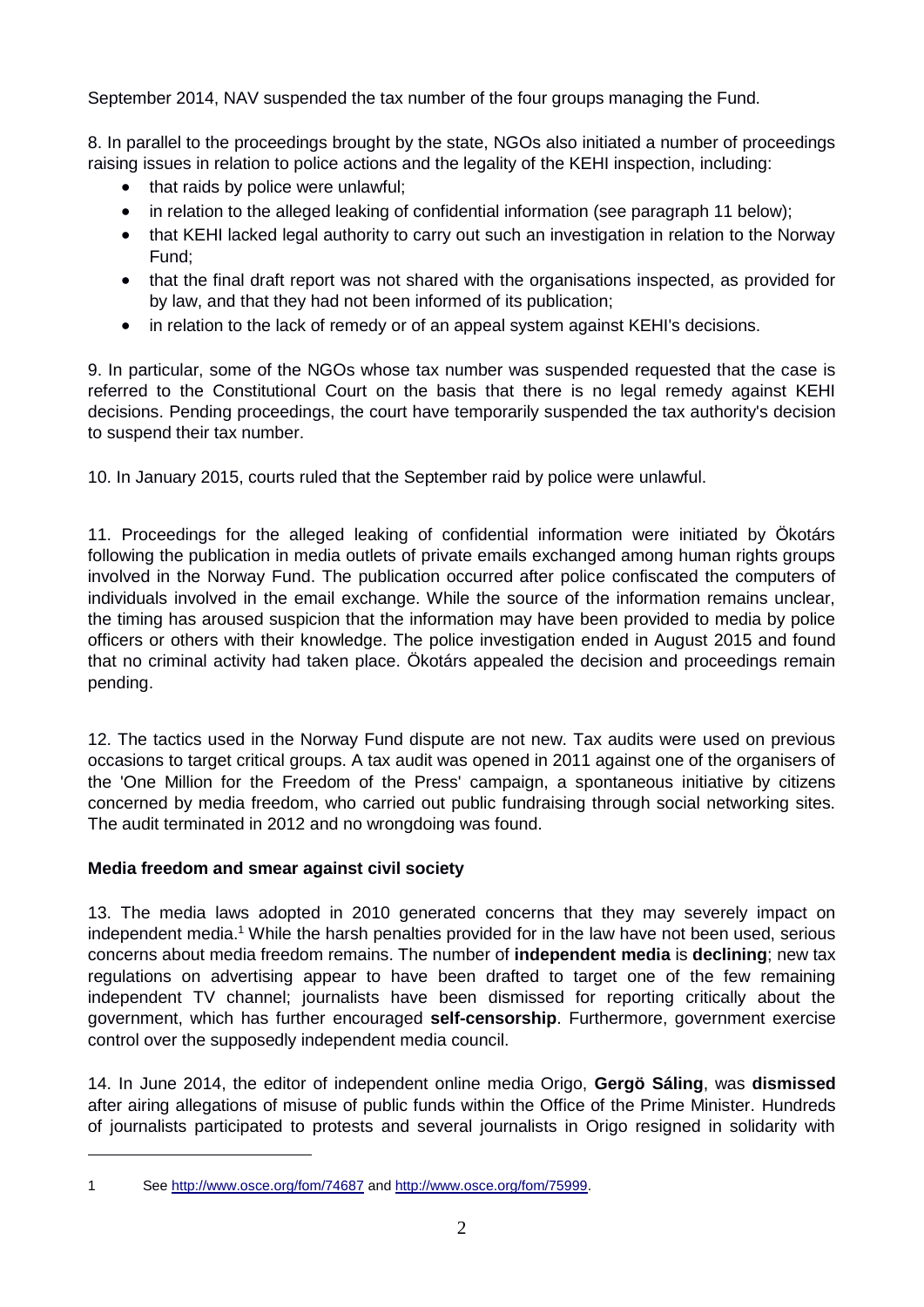Sáling.

15. Furthermore, journalists have been prosecuted for **criminal defamation**, although until now prison sentences have not been handed down. The OSCE Representative on Freedom of the Media, Dunja Mijatović, commenting on changes to the Penal Code introduced in 2013, increasing penalties for criminal defamation, stated that "These amendments to the penal code can further restrict media freedom. The penalties for publishing defamatory recordings are disproportionate and may lead to the silencing of critical or differing views in society. […] Several elements of the changes are vaguely worded and could be politically misused to penalize those with opinions that run against the views of the authorities".<sup>2</sup>

16. **Smear campaigns** in pro-government media occurred frequently. The August 2013 declaration by Fidesz's spokesperson referred to in paragraph 4, above, was preceded by articles in progovernment media outlet *Heti Válasz*, which made similar accusations against independent human rights groups. The same outlets also amplified hostile statements made by senior government figures and other politicians, and made false allegations that an audit carried out by Ernst & Young supported government's claims of fraud and financial irregularities.

17. In 2014, pro-government media HirTV published private information concerning the organisers of mass protests against a government-proposed Internet tax. In particular, it disclosed that one of the protest organisers, social media entrepreneur **Zsolt Varady**, allegedly had criminal records dating from several years before for possession of cannabis. Criminal records in Hungary are not publicly accessible. This has aroused suspicion that individuals with access to the criminal database, which is managed by the Ministry of the Interior, may have leaked the information to media in an attempt to smear Varady's reputation.

# **Threats and attacks by far right groups**

18. Extreme right wing groups have been responsible for intimidating and threatening HRDs. Numerous groups exist in the country and several of them are believed to be linked to political parties or individual politicians. Many HRDs, especially those working on Roma and LGBTI issues, have been threatened by such groups. Many have seen their **names, photos, phone numbers and other personal information published on extreme right wing websites**, such as *Kuruc.info* or *Deres.tv*. This occurred, at times, alongside calls to target them. Instances of physical attacks against HRDs have occurred, including in connection to human rights events or protests held in the capital's city centre.

19. A case in point is that of **Andrea Giuliano**, an activist involved in grassroots social movements, in particular on issues of migration, homelessness and discrimination against LGBTI people. In July 2014, Giuliano staged a protest against the Church and a well-known far-right motorcycling group during the Gay Pride, to draw attention to their role in encouraging homophobia. He received serious threats, unknown individuals visited his home and a mob surrounded his place of work, to the point that he had to be escorted out by police. His name, address and picture were published on far-right website *Deres.tv*, and a post appeared on a facebook page announcing a 10.000 USD bounty on his head, post which was later removed. Giuliano compiled over 200 threats, with names and photos of their authors, and handed them over to police. In spite of this, police reportedly failed to identify those responsible, which has resulted in Giuliano being forced to change address five

1

<sup>2</sup> <http://www.osce.org/fom/107908>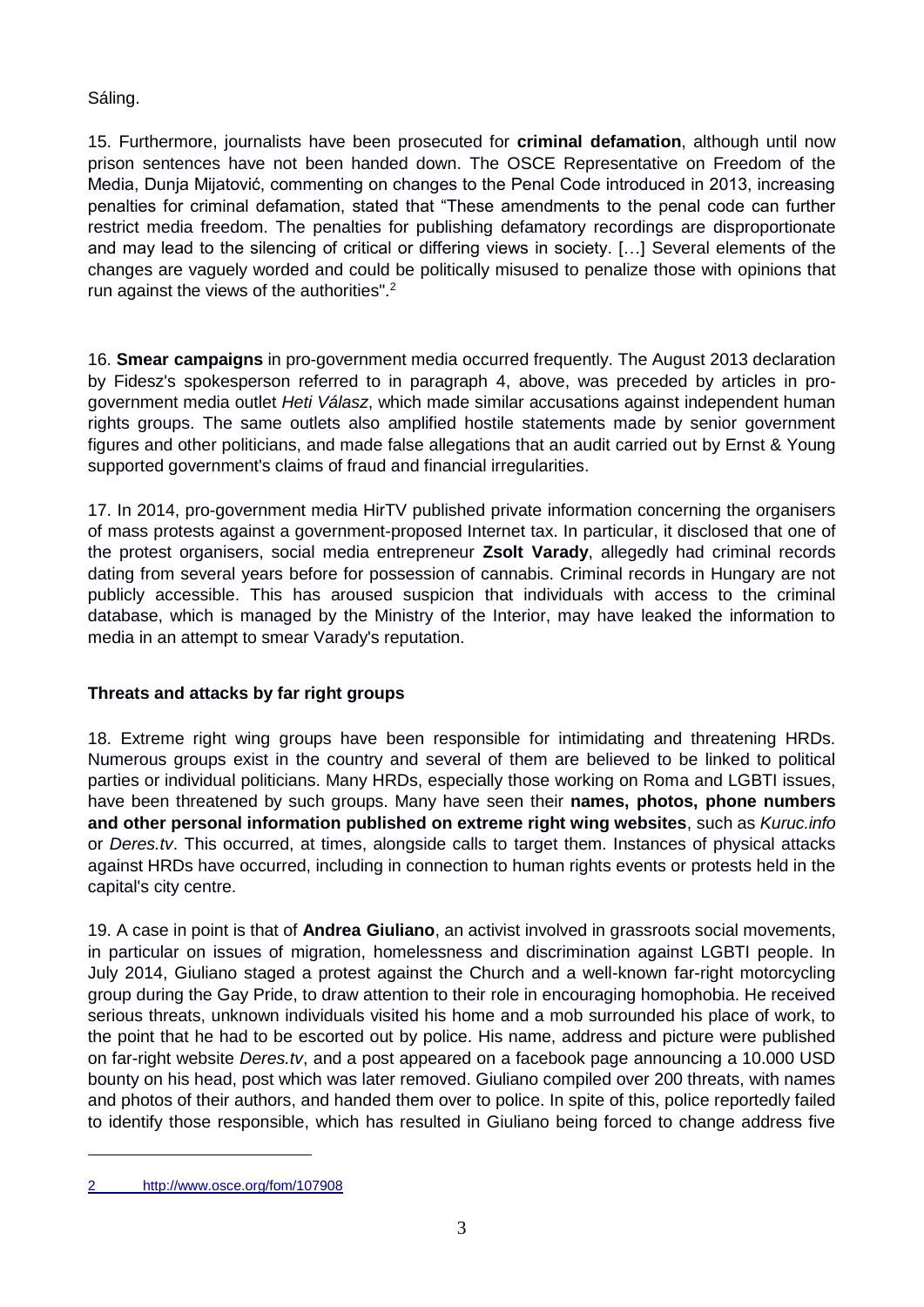times. This case illustrates what appears to be a **pattern of police failing to investigate threats made by far-right groups**, even in circumstances where the identification of the authors is possible.

20. HRDs working in rural areas, especially if members of, or supporting the Roma community, are also particularly exposed to extreme right wing groups. Such groups have organised marches through Roma neighbourhoods and towns and have at times carried out violent attacks.

21. **Gabor Szollosi** is a HRD based in Erpatak, in eastern Hungary. He has reported regular threats and intimidation both by far-right groups and by the local mayor, who has been defined as being more extreme than the far-right party Jobbik. In March 2014, he appeared on a programme on social issues on TV channel RTL and, shortly thereafter, started receiving threatening phone calls. On 14 March, he received a call by an individual posing as a journalist, who lured him to a meeting for an interview. He was assaulted and beaten and had to be hospitalised. An investigation was opened by police but perpetrators were not identified. An investigation was also opened on the publication of his personal details on right-wing website *Kuruc.info* but no progress was reported, despite the fact that those making threats in the comments section were identifiable.

## **Criminal proceedings and police inquiries**

22. There have been cases of criminal proceedings brought against HRDs. Housing rights defender Balint Misetics is a member of **The City is for All**, a grassroots organisation working on homelessness. On 27 March 2012, a company contracted by the local authority for park cleaning and maintenance destroyed the huts of four homeless people in a forest area of Budapest, without respecting any of official procedures required. Misetics, together with another member of The City is for All, protested the illegal eviction and demolition. They were fined by police for disobeying a lawful order. The Office of the Hungarian Commissioner for Fundamental Rights concluded that the destruction of the shelter was illegal as local authority should follow the procedures provided for in cases of eviction and provide alternative accommodation.

23. A criminal investigation on grounds of disrupting public order was initiated in March 2013 against a number of individuals who had taken part in a sit-in organised in front of the headquarters of the Fidesz party to protest proposed amendments of the Constitution. Protesters entered the courtyard of the building but remained peaceful, and people were able to enter and exit the building freely. An inquiry was opened on grounds of 'violent collective disorderly behaviour' (section 340(3) of the Penal Code), which carries a penalty of up to three years' detention.<sup>3</sup> The office of the prosecutor eventually dropped the charges.

### **Women's rights to choose in the area of maternity services**

1

24. HRDs working on women's rights, in particular sexual and reproductive rights, have faced challenges and in some cases criminalisation and detention.

25. Dr. **Ágnes Geréb** is medical doctor and midwife who has assisted women in giving birth at

<sup>3</sup> Protesters did not comply with police orders to leave, which could have justified an inquiry on the misdemeanour of not obeying a lawful order, which is punishable by a fine.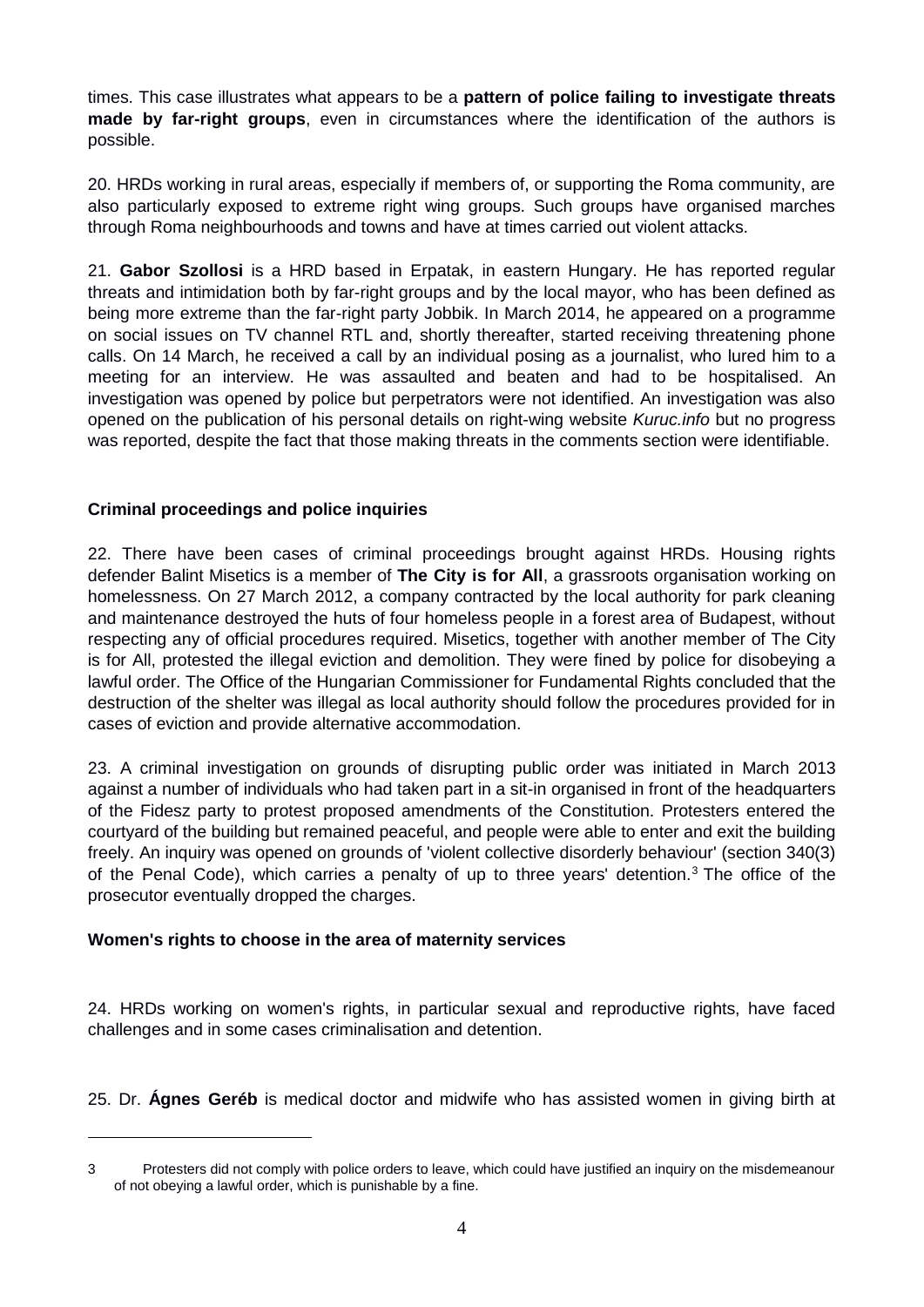home and has advocated in favour of women's rights to choose in the area of maternity services, in particular in relation to home birth. Ágnes Geréb faced five court proceedings, which remain all pending. In February 2012, she was sentenced in first instance to two years of imprisonment and a 10-year ban on practising the medical profession on charges of alleged malpractice. The ruling was based on an expert opinion considered by the International Coalition on Women Human Rights Defenders to be biased, as the authors were not expert on home birth and had previously expressed their opposition to it. The court ordered a re-trial following new expert opinions, trial which remain pending. Several midwifery representative bodies in other countries expressed support for Geréb and condemned the court proceedings against her. She spent over three years under house arrest before the conditions of her bail were eased in 2014.

### **LGBTI rights defenders**

26. Hungary has several groups active in the defence of the rights of lesbian, gay, bisexual, transgender and intersex (LGBTI) people and fighting discrimination against them. The Gay Pride march was banned in 2011 and 2012 on the basis that it would disrupt traffic. The ban was found by the courts to be discriminatory in proceedings brought by LGBT group Háttér, and Pride marches were held in subsequent years.

27. In 2013, some Pride participants suffered physical attacks. The authorities prosecuted the authors in three cases where they were identifiable. They were charged with hate crimes, which marked a positive development from the previous use of charges of assault. One of the cases ended with a conviction to three years imprisonment, which remains subject to appeal, while the other proceedings remain pending in first instance. In 2014, the number of attacks decreased. Prosecution was not possible as the authors of the attacks were not identifiable.

28. On at least two occasions, in 2012 and 2013, far-right groups drew up a list of people perceived to be LGBT, which included several LGBTI rights defenders, based on information available online and in social networks. In 2012 the list was published with calls encouraging attacks against them. Proceedings for incitement to hate crime however could not go ahead as the authors of the list were not identified.

### **Recommendations**

29. Front Line Defenders calls upon the member states of the UN Human Rights Council to urge the Hungarian authorities to prioritise the protection of human rights defenders and in doing so to:

- (a) Guarantee in all circumstances that all human rights defenders in Hungary are able to carry out their legitimate human rights activities free of all undue restrictions, and ensure full respect for the UN Declaration on Human Rights Defenders;
- (b) Promptly investigate the alleged leaks of private and confidential information and its use with the aim of stigmatising the work of human rights defenders and civil society figures;